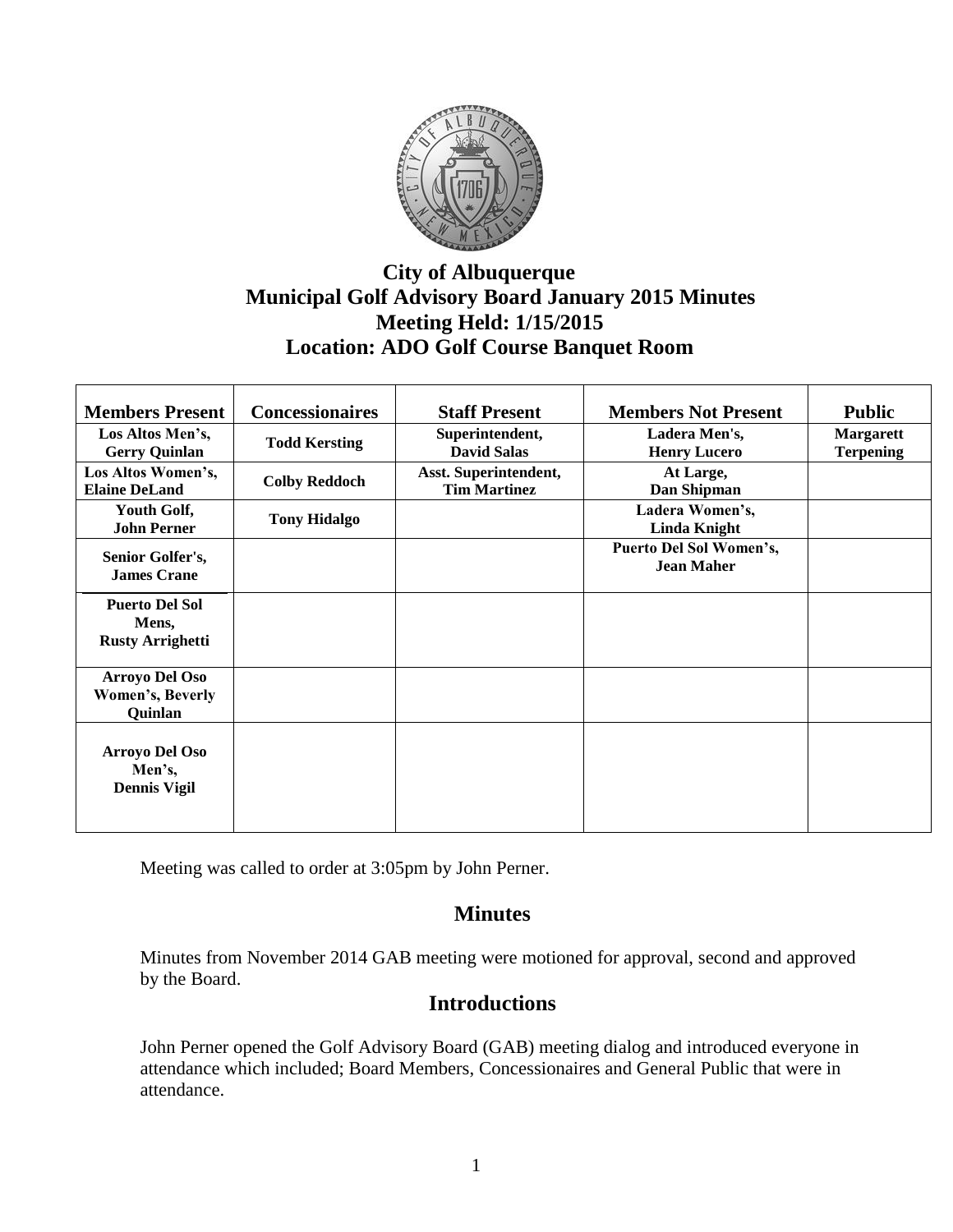## **Public Comment**

No Public comments.

# **Golf Management Updates**

#### **Personnel Status**

**David Salas:** As of  $1/15/2015$ , GMD personnel vacancies were reported as 10, (1) Golf Course Supervisor, (1) Asst. Supervisor, (3) Equipment Operators, (1) Retail Revenue Supervisor, (1) Admin. Asst, (2) Mechanics and (1) Golf Course Maint. Worker.  **Budget Status**

**Tim Martinez:** Reviewed the following data: Through December FY15, Golf Rounds YTD decreased by 2.85 %, Revenues decreased by 1.22%, Golf Pass Revenue decreased by 6.73%. Year to date (greens fee) revenue decreased to 1.61%. Overall, rounds and revenues rebounded with a strong fall season due to good weather.

#### **Concessionaires**

**Tony Hidalgo:** Tony talked about the new solar powered lights that were installed in the ADO parking lot. Some questions from other Board members such as are they on timer, how long do the batteries last. David advised that Park Management has been using the same lights in some parks for over three years and have not replaced batteries. Timers have not come in yet but have been ordered.

**Colby Reddoch:** Had no comments.

**Todd Kersting:** Todd asked David questions about the AED training going on through P&R and requested that GMD continue sending out invites via email so that they can attend. Todd also asked David what was the status on the marquis. David advised that Henry Rodarte will be painting the sign and is in the process of obtaining quotes to replace the plexi-glass. Todd also asked David if anything had been looked into about the mobile home on the golf course; David advised that nothing at present moment but will be addressing it. (GMD notes that Winter Specials occur every year for the past 4 years at all courses)

**John Perner:** Spoke on behalf of Sam Zimmerly advising that Sam was unable to attend however contacted him prior to the GAB meeting and asked about winter rates. John advised the Board that Sam has asked for several years to come up with winter rates. From that there was further discussion from Gerry Quinlan about winter specials and rates at surrounding golf courses. The Board asked that David discuss possible winter rates with the Director and the possibilities of her attending a upcoming GAB meeting.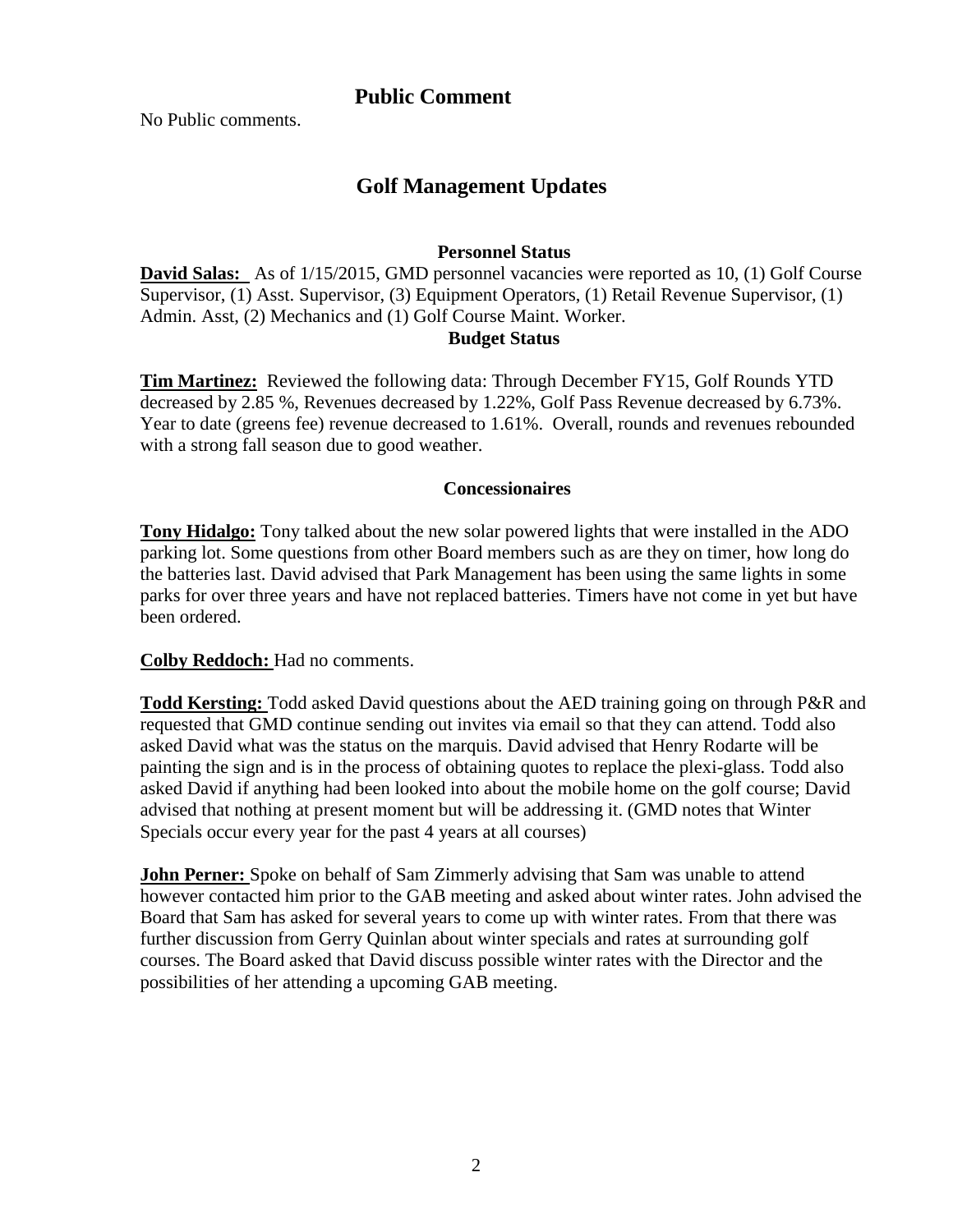### **Golf Advisory Board (GAB) Member Comments**

**Elaine DeLand:** Had no comments.

**James Crane:** Jim asked David Salas if the old field restrooms at Ladera could be removed as golfers were not using the current facilities and urinating on the exterior walls of the old facility. David advised that he will have Rex Saddoris look into the removal of the old restrooms. Jim asked David if there is anything that can be done with the Goose feces on the golf course especially around the tee complex's. Jim advised that crews do a pretty good job keeping greens clean of the goose feces and asked if the leaf sweeper would work for clean- up. David advised that he would speak with Rex to attempt it. David also went on to discuss that he had done some research on methods to deter the geese from hanging around specific areas and advised that the geese are a migratory bird and are protected. Research suggest that geese will not land in an area where there is a dead goose and David advised that he was looking for a decoy of a dead goose and was willing to give it a try especially around the #1 and #10 tee complex's. David also went on to say that a natural enemy to the goose is a swan and was looking into some swan decoys as well. Jim asked a general question to David and Tim regarding the percentage of cart rental paid to the city from the Concessionaire. Tim responded that the contract requires the Concessionaire pay the City 16% of each cart rental except at Puerto which is 6%. Jim asked David about additional tee spots or different level tee markers. David advised it would be up to the individual course to request additional tee markers and that when the courses are re-rated (by the PGA Sun Country Association), it would be reflected (in difficulty rating system). Jim asked about a possible cart club and is it possible, Tony H. responded and Todd K discussed some other cart clubs at PDS and ADO. Jim asked what is going on with the City website, who would be responsible to update it? David advised it would be Jen Samp and he would discuss it with her. David advised that Jen Samp will be attending an upcoming GAB meeting and will advise the group as to what she is doing towards those efforts.

**Rusty Arrighetti:** Rusty had no golf course comments indicating that due to weather had not been playing. Rusty thanked Tony Hidalgo for providing new golf carts for PDS. Rusty thanked David and GMD for replacing the doors on the #4 field restroom at PDS.

 **Gerry Quinlan:** Gerry asked about budget and rounds and revenue's and how does this effect GMD, is GMD subsidized from another part of the City? Tim and David addressed how subsidy works within the City and how negative and positive fund balances work. Gerry asked if we are allowed to ask for monies for promotion? David explained we are creating a line item for advertisement in Concessionaires contracts at the time of renewal. Line item from funds are not available yet.

**Beverly Quinlan:** Beverly had no comment.

**Dennis Vigil:** Dennis discussed bunker rakes at ADO, Dennis advised that some rakes on the course were in either bad shape, had broken or missing teeth or just not there. David advised that he would discuss this with John Allen to check into current inventories and or replacements.